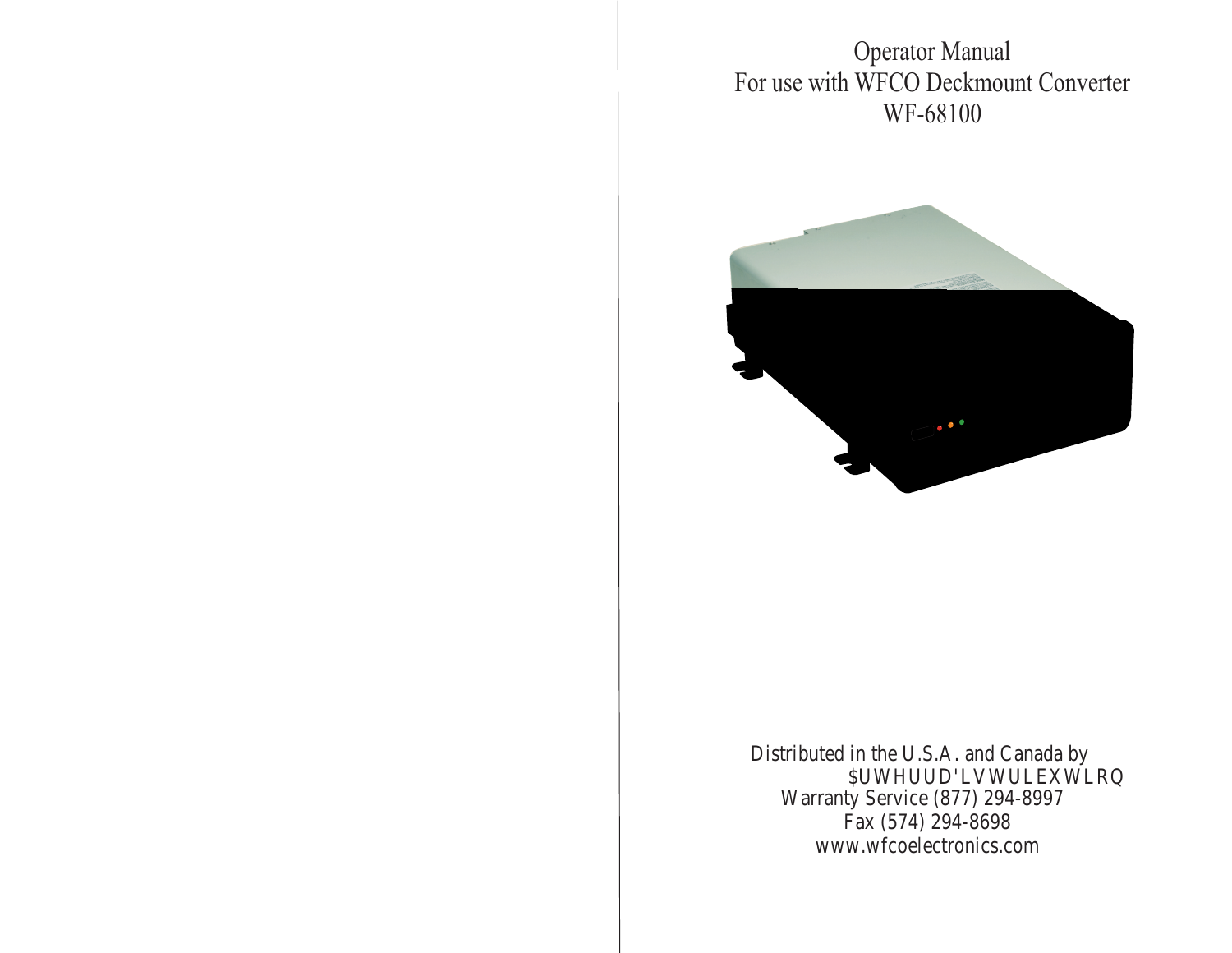

 $\boldsymbol{\omega}$ 

EATURE

L,

**OPERATIONAL** 

 $\overline{2}$ 

# **A CAUTION A**

**CAUTION** and care must be taken when servicing this equipment. To prevent severe shock or electrocution consult your servicing dealer. No serviceable parts.

# **General Consumer Information**

### **Power Factor Correction**

This feature causes the unit to consume less power, which reduces electric cost or allows more AC devices to be used.

### **Reverse Battery Protection**

This feature prevents permanent damage to the converter from an incorrect battery connection. Replace only with "ATC-style" fuses.

### **Automatic Cooling Fan**

The fan is variable speed and current controlled.

### **Electronic Current Limiting**

Automatically shuts down power during overload or short-circuit conditions. Automatically returns to normal operation after conditions are corrected. If the unit shuts off from an overload condition, the user needs to reduce the load below 50% in order for the unit to come back on.

### **Over-Temperature Protection**

Unit will shut down if temperature is too high.

### **• Battery Type Selection Switch**

 For increased battery life span, you can select battery type between AGM/Lead-Acid and Gel-Cell type of batteries. Gel-Cell type of batteries requires lower output voltage and there is no need for bulk mode. Default setting is (up) AGM/Lead-Acid type of batteries.

# **Manual Bulk Charging Switch**

 For AGM/Lead-Acid type of batteries, with a push of a button on the front cover you can manually bring the converter to bulk charge mode.

# **2***OPERATIONAL FEATURES* **LED Indicators**

Lights show operating status of the converter:

- Green LED: converter powered up
- Amber LED: On when unit is turned off and the connected battery is full,
- flickering occurs when battery is approaching low voltage.
- Red LED: converter is overloaded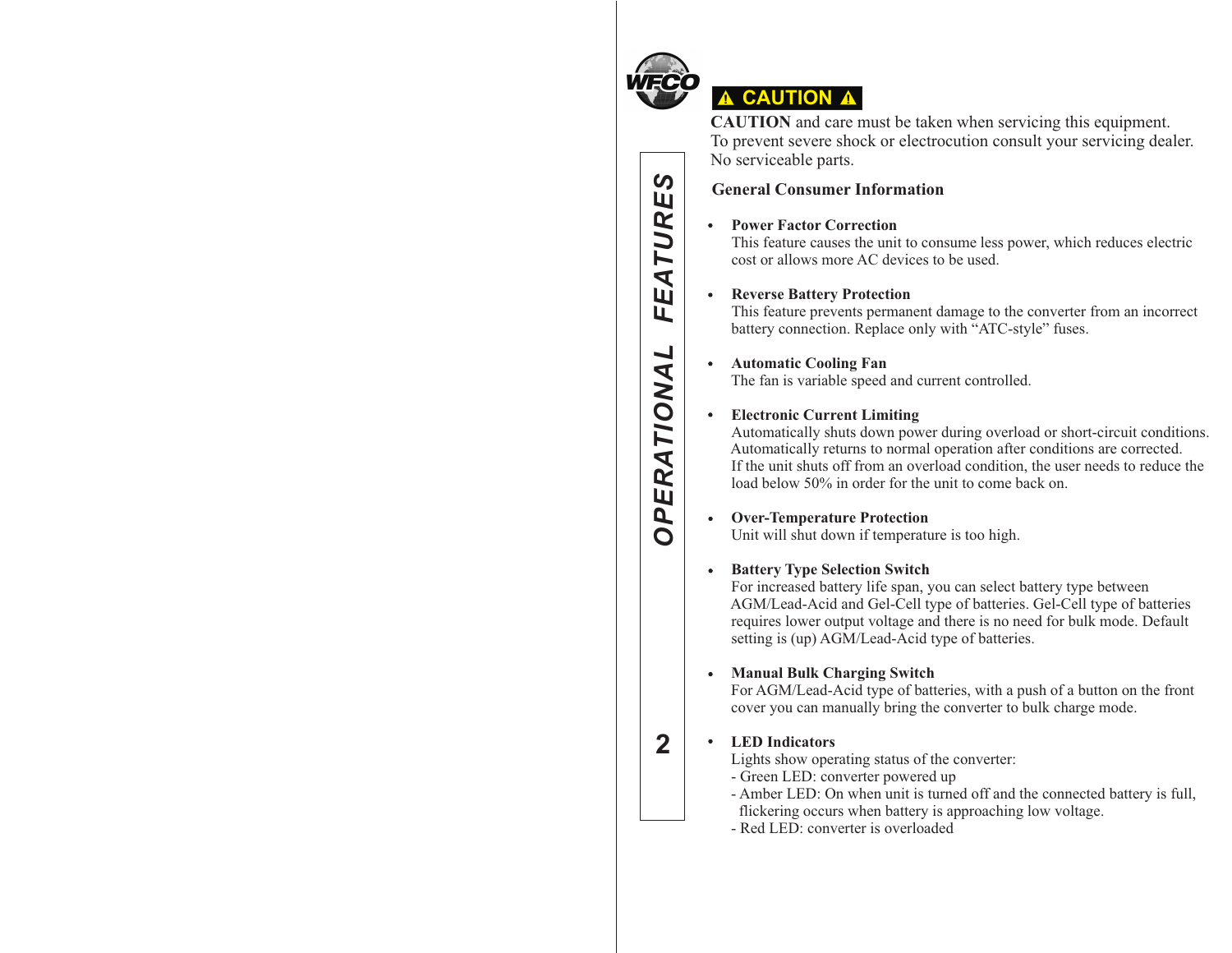

### **Converter Operation Modes**

All WFCO power converters are automatic three-stage switching power supplies. The converter senses which mode it needs to be in by checking the RV system voltage.

**The three modes/stages of operation include: Absorption mode/Normal operation** Nominal battery charge and supplies power to appliances **Bulk mode/Charge mode** Fast battery charge and supplies power to appliances **Float mode/Trickle charge** Trickle battery charge during storage

**Absorption Mode:** During this mode, the converter output is in the 13.7 Vdc range. This is the normal operation mode. This mode provides the 12 Vdc and current required by the 12 Vdc RV appliances, as well as slow charging the battery.

**Bulk Mode:** In this mode, the output voltage of the converter will switch to 14.4 Vdc range for a maximum of four hours (not applicable to Gel-Cell type of batteries). If the converter cycles between "Absorption and Bulk mode," there could be a shorted battery cell or other issues.

**Float Mode:** In this mode, the converter is charging the battery with a trickle voltage in the 13.2 Vdc range. When the converter senses a demand (by turning on lights), the converter automatically returns to the "Absorption mode."

### **WF-6800 Series Converter - Front View**



OP *OPERATIONAL FEATURES* m RATIONAL ח  $\overline{m}$ ATUR  $\overline{m}$  $\overline{a}$ 

**TING** 

Ó

**OHS** 

Щ

TROUBL

4

**3**

# **Troubleshooting WF-6800 Series Converter**

If there is no DC output, first check the reverse polarity fuses on the back of the WF-6800 Series deckmount converter. Then, visually inspect the fuses for any breaks; if none are found, use a continuity tester to check for continuity.



If the reverse polarity fuses are blown, it means the RV battery was accidentally connected in reverse, either at the battery or at the converter. Reconnect properly, then replace the fuse with the same type and amp rating as the original "Littelfuse<sup>®</sup>" Type 257 automotive-style fuse.

. battery connection, even for a second, is the reason that these fuses will blow **IMPORTANT:** These fuses protect the converter from damage in the event that the RV battery is accidentally connected in reverse. A reverse

### **WF-6800 Series Converter - Back View**

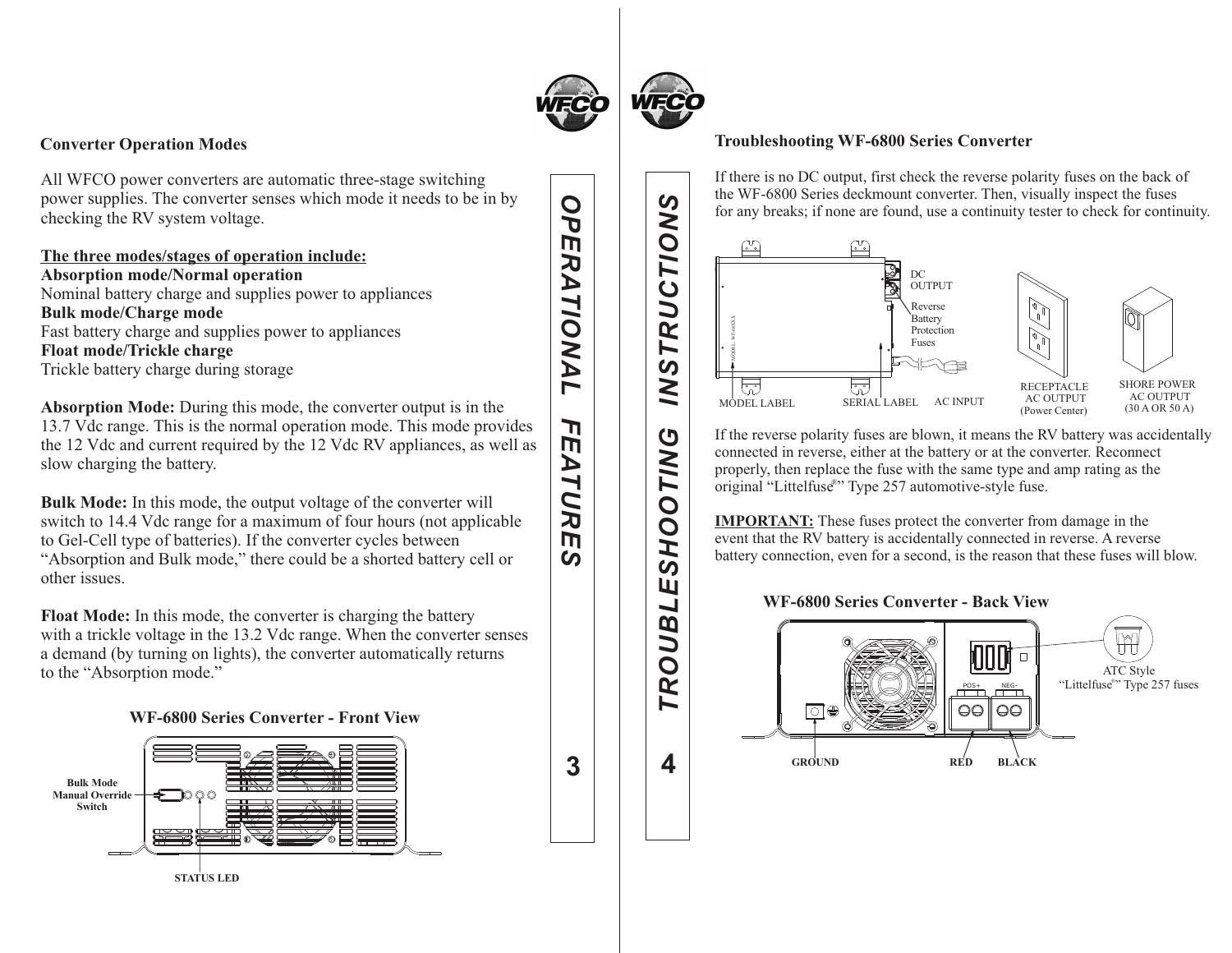

**TROUBL** 

m  $\boldsymbol{\omega}$ 

**5**

*TROUBLESHOOTING INSTRUCTIONS*

**SNI** 

**TRUCTIONS** 

**HOOTING** 

### **Troubleshooting WF-6800 Series Converter**

output wires from the battery terminals. Insulate each wire to prevent shorts. Plug the Before the converter output voltage can be checked, it is necessary to disconnect battery converter into a 120 VAC source. Using a voltmeter, check the converter output voltage.

Place the **Positive +** (red) probe in the **POS +** output (red) and place the **Negative -**  (black) test probe into the **NEG -** (black) output terminal of converter. Be sure you have good connections at the terminals. If the voltage reads in the 13.2 Vdc-14.4 Vdc range, the converter is functioning properly. Add more load to make sure converter is able to keep the output voltage between 13.2 Vdc-14.4 Vdc range.



If the converter output voltage reads in the 13.2 Vdc-14.4 Vdc range and the battery is not charging, check for:

- an open inline fuse in the battery wire (if provided)
- an open wire between the converter and the RV battery
- loose ground
- improper torques

If the converter fuses and AC voltage are good, but the converter output still reads zero volts, the converter is not functioning properly. Contact WFCO Tech Support at (877) 294-8997.



Ш

OMPLIANC

 $\mathbf C$ 

**6***COMPLIANCE*

6

# **GENERAL COMPLIANCE INFORMATION**

The WF-6800 Series units are UL®-Listed, and cUL®-Listed (Canadian). They comply with FCC Class B requirement (see below).

### **FCC Compliance Class B**

NOTE: This equipment has been tested and found to comply with the limits for a Class B digital device, pursuant to Part 15 of the FCC Rules. These limits are designed to provide reasonable protection against harmful interference when the equipment is operated in a commercial environment. This equipment generates, uses, and can radiate radio frequency energy and, if not installed and used in accordance with the instruction manual, may cause harmful interference to radio communications. Operation of this equipment in a residential area is likely to cause harmful interference in which case the user will be required to correct the interference at his own expense.